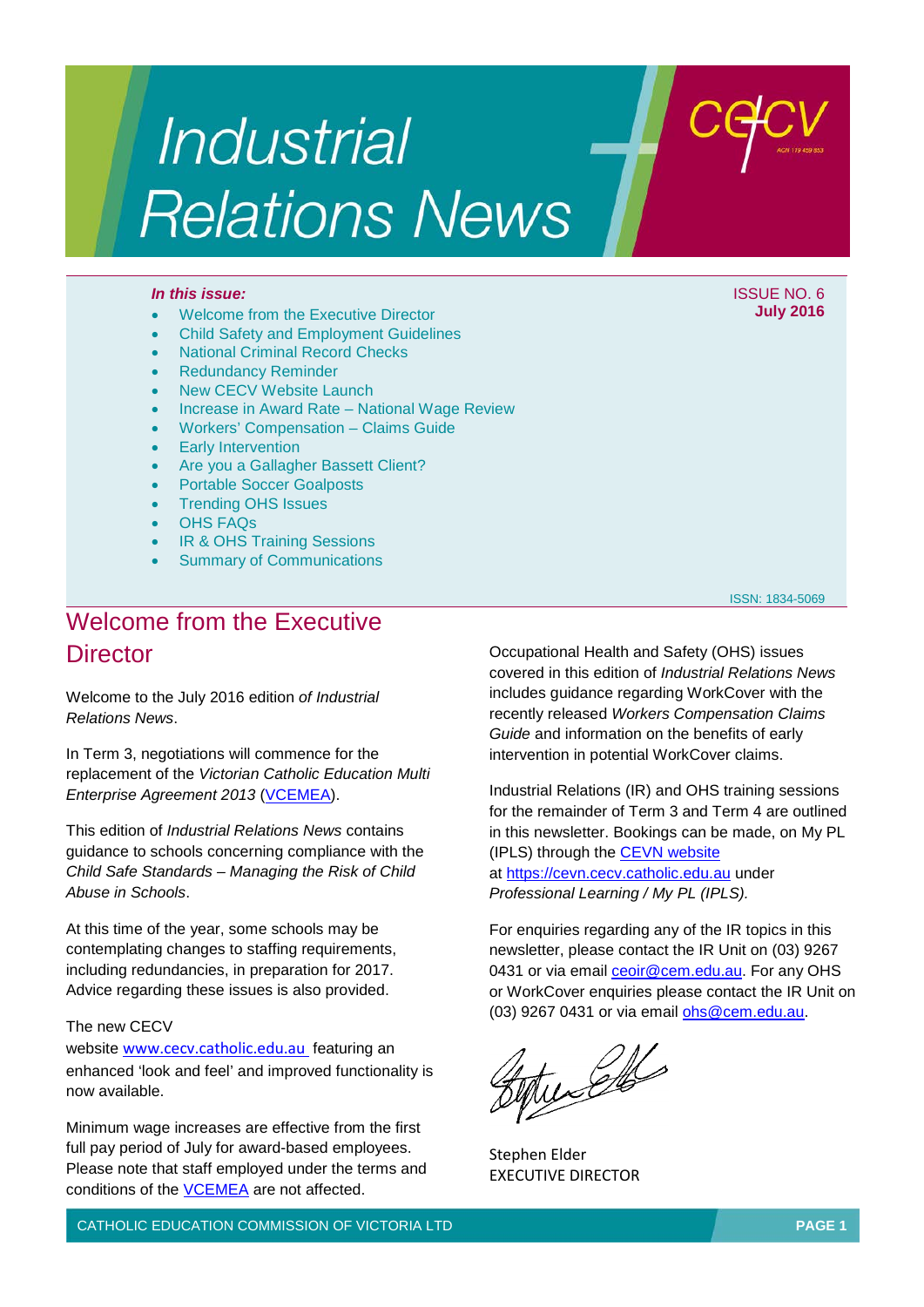### Child Safety and Employment **Guidelines**

### *Child Safe Standards*

With the introduction of the Child Safety Standards (Standards) in December 2015, schools are required to be compliant with the [Ministerial Order 870](http://www.cecv.catholic.edu.au/Industrial-Relations/Leave/Child-Safe-Standards) on Child Safe Standards by **1 August 2016**. Many Schools are in the process of implementing their new Child Safety Policy, and Child Safety Code of Conduct.

The [Ministerial Order 870,](http://www.cecv.catholic.edu.au/Industrial-Relations/Leave/Child-Safe-Standards) sets out the minimum requirements for schools in relation to child safety. Child Safe Standard 4 and clause 10 of Ministerial Order 870 relate to staff screening, selection, supervision, training and other human resources practices that reduce the risk of child abuse by new and existing personnel.

The IR Unit has prepared various resources to assist schools in meeting these requirements.

### *Employment Guidelines*

The *CECV Guidelines on the [Employment of Staff in](http://www.cecv.catholic.edu.au/Industrial-Relations/Policies-and-Guidelines/Child-Safety)  [Catholic Schools](http://www.cecv.catholic.edu.au/Industrial-Relations/Policies-and-Guidelines/Child-Safety)* (Guidelines) have recently been released.

The Guidelines provide a step-by-step guide to assist principals and employers with the process of selecting and employing staff in schools. The Guidelines cover each step of the process, including developing a position description, advertising, interview, selection, appointment, pre-employment checks, induction and ongoing employment obligations.

The Guidelines contain useful checklists, templates and forms to further assist principals and employers. The Guidelines are intended to cover not only child safety but also to ensure that the selection and employment processes used by schools encourage the employment of quality staff and protect schools from claims of unlawful discrimination and adverse action.

The Guidelines are now available from the CECV [website](http://www.cecv.catholic.edu.au/) under *Industrial Relations / [Policies and](http://www.cecv.catholic.edu.au/Industrial-Relations/Policies-and-Guidelines/Child-Safety)  [Guidelines](http://www.cecv.catholic.edu.au/Industrial-Relations/Policies-and-Guidelines/Child-Safety)*.

#### *Other Resources*

The IR Unit is currently preparing *Guidelines on the Engagement of Volunteers in Catholic Schools* and *Guidelines on the Engagement of Contractors in Catholic Schools*, to be released to schools in the coming month.

### *Catholic Education Melbourne Child Safety Policy Template*

Child Safe Standard 2 and clause 8 of the [Ministerial](http://www.cecv.catholic.edu.au/Industrial-Relations/Leave/Child-Safe-Standards)  [Order 870](http://www.cecv.catholic.edu.au/Industrial-Relations/Leave/Child-Safe-Standards) requires your school to have a Child Safe policy, and Child Safe Standard 5 and clause 11 of the Ministerial Order requires you to have a procedure in place for responding to and reporting allegations of suspected child abuse. The CECV template child safety policy at clause 15 Breach of Policy includes the following:

*Where an employee is suspected of breaching any obligation, duty or responsibility within this Policy, [insert school name] may start the process under clause 13 of the Victorian Catholic Education Multi Enterprise Agreement 2013 (VCEMEA) for managing employment concerns. This may result in disciplinary consequences.*

The inclusion of this clause in your policy is important and makes clear to employees that employment concerns may be dealt with in relation to clause 13 of the [VCEMEA.](http://www.cecv.catholic.edu.au/vcsa/Agreement_2013/VCEMEA_2013.pdf)

### *Below is a quick reference for your concerns*

### **WHAT DO I REFER TO, IF I HAVE A CONCERN REGARDING…**

| <b>Child Safety</b>                      | Refer to your child safety policy                                               |
|------------------------------------------|---------------------------------------------------------------------------------|
| <b>Employment</b>                        | Clause 13 of the VCEMEA.                                                        |
| <b>Child safety</b><br>and<br>employment | Refer to both your child safety<br>policy and clause 13 of<br>the <b>VCEMEA</b> |

#### *Employment concerns*

If, because of a child safety concern, you have an employment concern and you think that you may want to take action as a result (i.e. issue a warning, place the employee on an improvement plan or even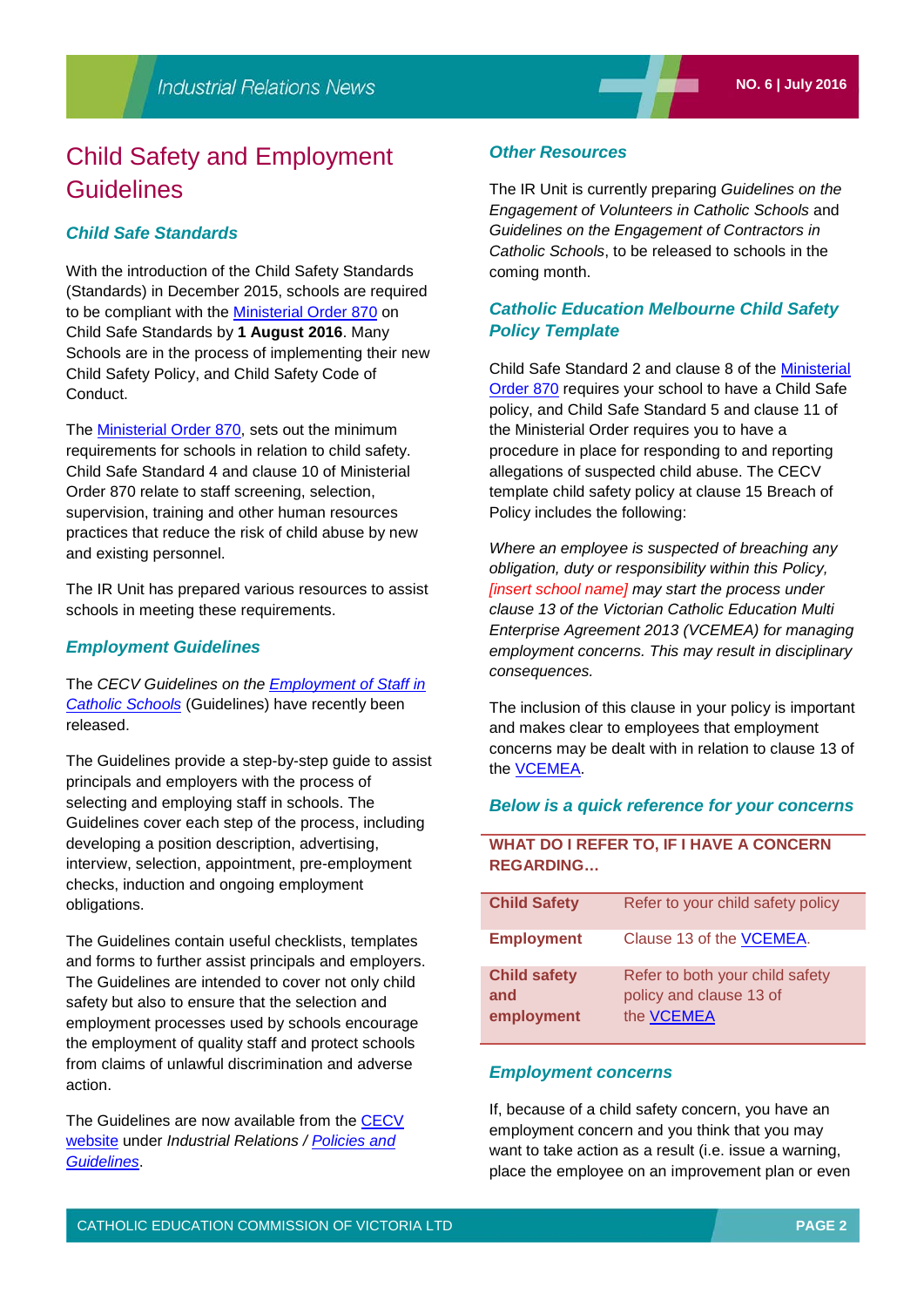dismiss the employee), then the process set out in clause 13 of the **VCEMEA** will need to be applied.

**If in these circumstances, you have a child safety concern which involves an employee, contact the IR Unit for assistance and advice regarding what to do and whether any action needs to be taken under clause 13 of the VCEMEA**.

### National Criminal Record Checks – New Recommendations and Information

### *New recommendation for current employees*

The *CECV Guidelines on the Employment of Staff in Catholic Schools* (Guidelines) contain new specific recommendations in relation to obtaining National Police Record Checks (NPR Check) from prospective *and* current employees. The Guidelines now advise employers to not only obtain a NPR Check from all new employees (except teachers who are covered by Victorian Institute of Teaching (VIT) Registration), *but also* from current employees, every five years.

The recommendation to obtain a NPR Check from all employees every five years is new, and is based on the new obligations contained in Child Safe Standards. It takes into account that a NPR Check is an assessment made at a particular time, which is not subsequently updated.

Note: It is recommended that an employer requires an employee to provide a NPR Check *and* pass a Working With Children Check (WWC Check).

Employers are advised against only requiring a WWC Check, because a NPR Check will disclose a broader range of criminal convictions than a WWC Check. For example, if a school employs a person to work in the finance department, the employer would want to be aware of any criminal history regarding fraud or taxation offences, as well as ensuring the employee passes a WWC Check.

### *Outcome of NPR Check*

Where a prospective or current employee provides a NPR Check that discloses a past criminal conviction, then this will not automatically disqualify the person from gaining employment, or provide a reason for ending a current employee's employment. The appropriate response will depend on the nature of the criminal offence/s and whether the offence/s are incompatible with the employee's position of trust and responsibility in the school.

Note: The Australian Human Rights Commission (AHRC) has within its scope of powers, the ability to receive a complaint of discrimination based on a person's criminal record. While it is not currently unlawful under federal legislation, the AHRC still has the ability to conciliate a matter where an allegation of discrimination based on a criminal record is raised. When a complaint cannot be resolved by conciliation, or where conciliation is inappropriate, and the AHRC finds that there has been a breach of human rights or that workplace discrimination has occurred, it may prepare a report for the federal Attorney-General which must be tabled in Parliament.

**In the event of a NPR Check disclosing a prior criminal history for a prospective or current employee, it is recommended that the employer or principal contact the IR Unit before a decision is made regarding the next step.**

### Redundancy Reminder

Appendix 2 of the **VCEMEA** contains the redundancy procedures that apply to all staff employed in Catholic schools. The **VCEMEA** provides that a redundancy situation can arise as a result of many different circumstances including changes to educational programs or curriculum, technological change, changes to funding or enrolments, changes to work methods, or changes to the structure or organisation of the functions of the school.

Note: by **Friday 29 July 2016**, being the end of the third week of Term 3, principals should have identified any potential redundancies taking effect from the start of the 2017 school year and any staff, including staff on leave, should be notified that a potential redundancy situation has been identified.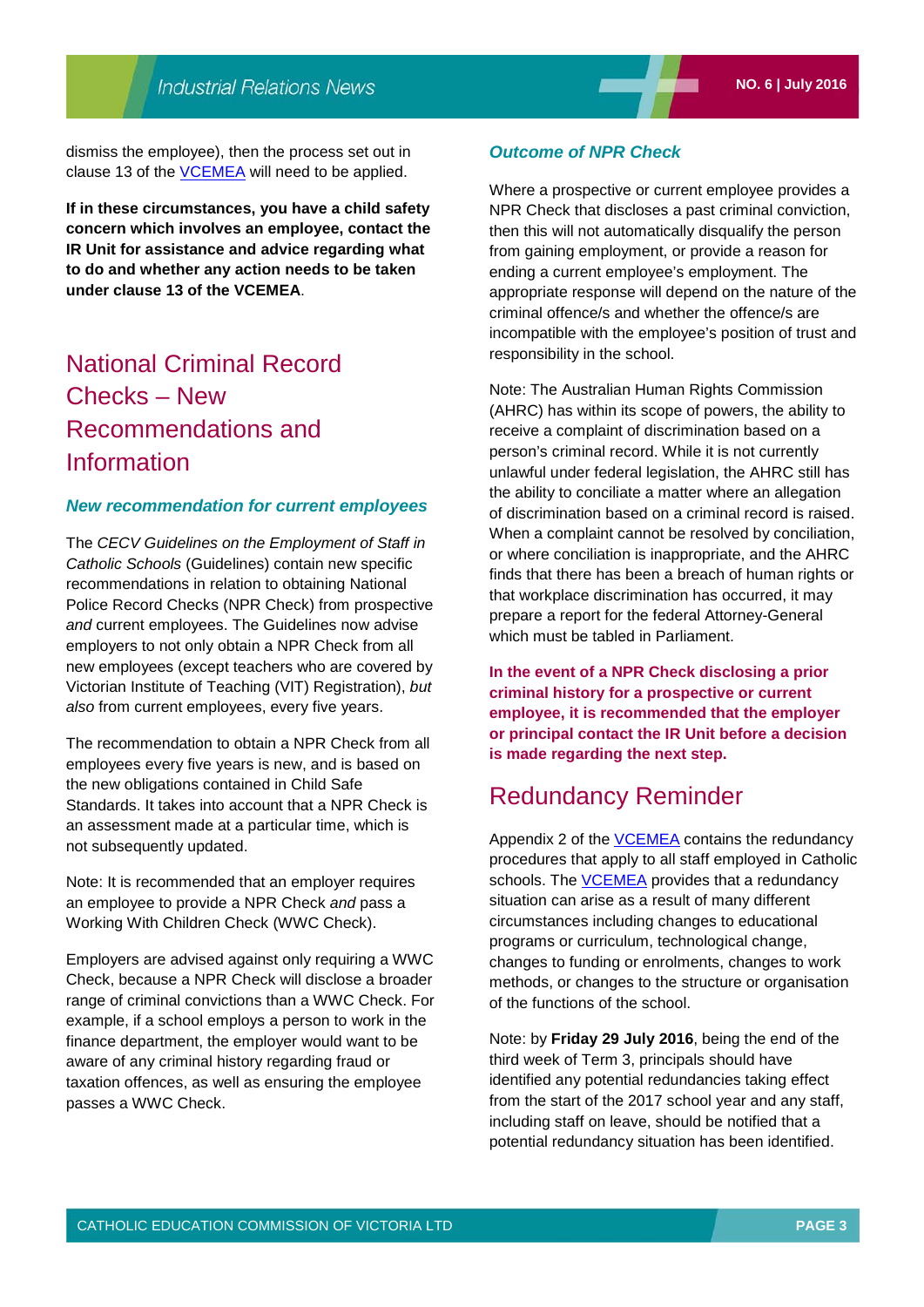To assist principals, *Redundancy Guidelines* are available on the [CECV website](http://www.cecv.catholic.edu.au/) under *Industrial Relations / [Policies and Guidelines](http://www.cecv.catholic.edu.au/Industrial-Relations/Policies-and-Guidelines/End-of-Employment)*.

The *Redundancy Guidelines* detail the procedures to be followed in relation to a redundancy and include pro forma documentation that should be used for notifying staff.

### New CECV Website Launch

The Catholic Education Commission of Victoria Ltd (CECV) has recently launched a new [website.](http://www.cecv.catholic.edu.au/) This new website retains the previous web address of [www.cecv.catholic.edu.au.](http://www.cecv.catholic.edu.au/) However, all old 'bookmarks' or 'favourites' links will need to be reset for the new site as every page and document has a new address or path.

The IR, OHS and WorkCover sections of the website provides users with improved search functionality, an enhanced 'look and feel' and an A–Z index with a list of common topics.

Queries about the IR, OHS and WorkCover sections of the new CECV website can be directed to the IR Unit.

### Increase in Award Rate – National Wage Review

The Fair Work Commission (FWC) issued a decision [\(Decision\)](https://www.fwc.gov.au/documents/decisionssigned/html/2016FWCFB3500.htm) on 31 May 2016, in this year's Annual Wage Review 2015–16. The FWC has since published the [National Minimum Wage Order 2016](https://www.fwc.gov.au/documents/sites/wagereview2016/decisions/c20161-order.pdf) increasing the federal minimum wage and the minimum rates in modern awards.

This pay increase affects those staff receiving the:

- federal minimum wage
- minimum rates in a modern award
- wages under a supported wage order.

### *Modern Awards*

Employees who receive federal minimum award rates in accordance with a modern award are due a 2.4 per cent increase from the first full pay period commencing on or after **1 July 2016**.

A small number of employees in Catholic schools whose terms and conditions of employment are covered by the [Educational Services \(Schools\)](http://www.fwc.gov.au/documents/modern_awards/award/ma000076/default.htm)  [General Staff Award 2010](http://www.fwc.gov.au/documents/modern_awards/award/ma000076/default.htm) and the [Children's](http://www.fwc.gov.au/documents/modern_awards/award/ma000120/default.htm)  [Services Award 2010](http://www.fwc.gov.au/documents/modern_awards/award/ma000120/default.htm) (Modern Awards) may be affected, e.g. instrumental music tutors, sports coaches, and before and after school care staff. The increased wages for staff covered by these Modern Awards are provided in attachments to this newsletter.

Relevantly, the rates for staff covered by a Modern Award are also contained in the [Education Services](https://www.fwc.gov.au/documents/awardsandorders/html/pr579856.htm)  [\(Schools\) General Staff Award 2010](https://www.fwc.gov.au/documents/awardsandorders/html/pr579856.htm) - Determination and [Children's Services Award 2010 -](https://www.fwc.gov.au/documents/awardsandorders/html/pr579915.htm) Determination.

**It is recommended that schools check the status of Modern Award-reliant employees to ensure that they are being paid the appropriate rate. Modern award-reliant employees who earn in excess of the minimum award rates are not affected.**

### *Supported Wage Orders*

The minimum amount payable to an employee covered by the Supported Wage System is now \$82 per week. This will also take effect from the first full pay period on or after **1 July 2016**. Schools should review any wages paid under a supported wage to employees with a disability affecting their productivity.

### *VCEMEA Staff Not Affected*

This **Decision does not impact on the overwhelming** majority of school staff whose terms and conditions of employment are covered by the **VCEMEA**.

#### *Non-Compliance*

Schools should note that non-compliance with the above changes may result in claims for underpayment of wages and penalties for breaches of the *[Fair Work Act 2009](https://www.fwc.gov.au/about-us/legislation-regulations/fair-work-act-2009)* (Cth) of up to \$10,200 for an individual or \$51,000 for a corporation.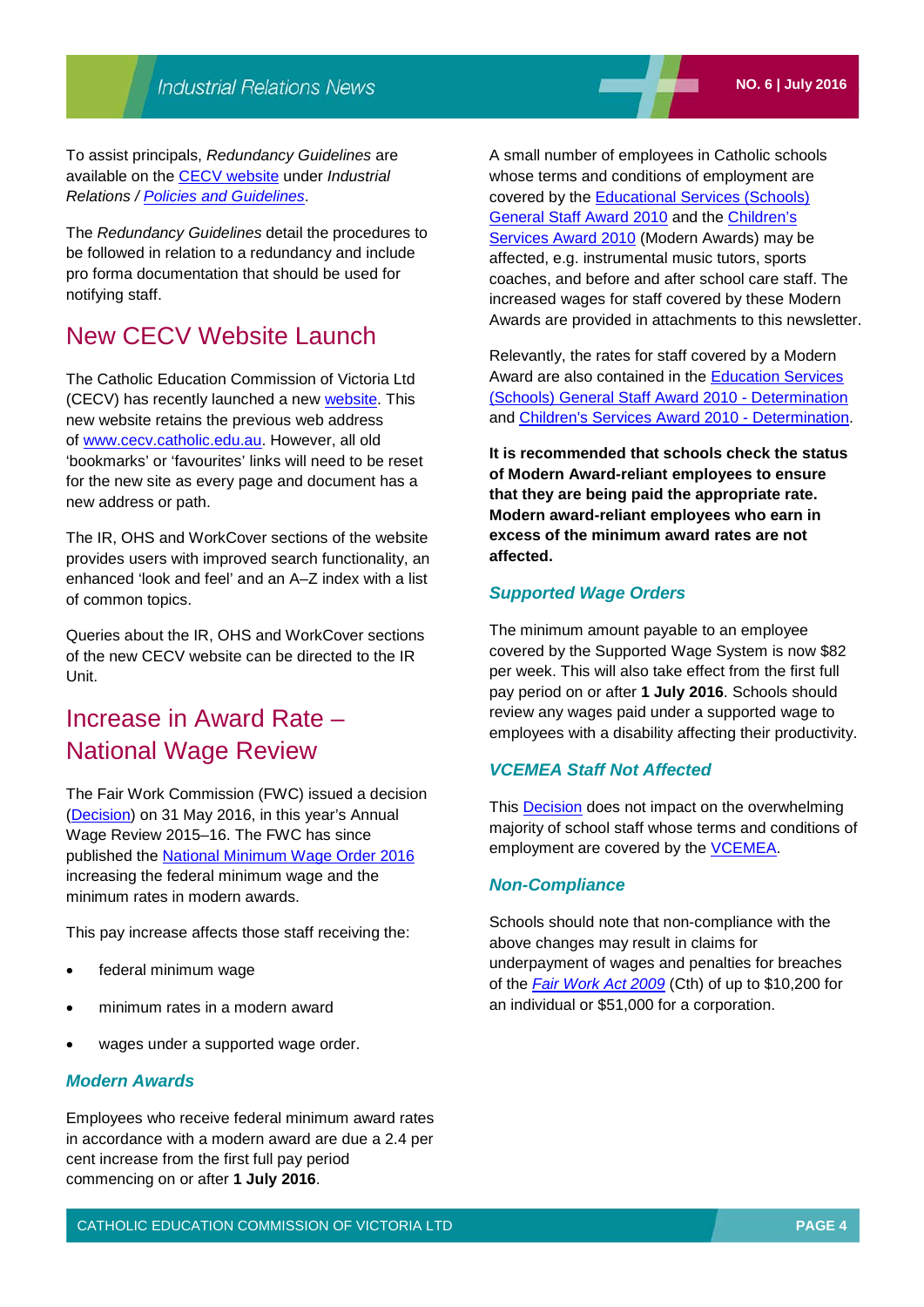## Workers' Compensation – Claims Guide

The Catholic Education Commission of Victoria Ltd (CECV) has developed a simple claims guide to assist school leaders in managing the workers' compensation claims process.

The guide provides an overview of the claims management process, including employer obligations, Return to Work requirements and Early Intervention.

This guide can be found on the [CECV website](http://www.cecv.catholic.edu.au/) under *OHS & WorkCover / WorkCover / [Workers'](http://www.cecv.catholic.edu.au/OHS-WorkCover/WorkCover/Workers-Compensation-Claims-Process)  [Compensation Claims Process.](http://www.cecv.catholic.edu.au/OHS-WorkCover/WorkCover/Workers-Compensation-Claims-Process)*

Worksafe Victoria also provides employers and injured workers with a simple Claims Process [Overview.](http://www.worksafe.vic.gov.au/injury-and-claims/claims-process-overview)

For any further queries, please contact the IR Unit, OHS Advisors on (03) 9267 0431 or via email [ohs@cem.edu.au.](mailto:ohs@cem.edu.au)

### Early Intervention

### *Early intervention benefits*

Early intervention is about identifying and responding to warning signs and reports of accidents and incidents in the workplace. Responding early often prevents a staff member from becoming ill, taking long-term sick leave or submitting a worker's compensation claim.

The earlier you notice a staff member is experiencing potential signs of ill health or injury, the sooner you can take steps to help them.

Evidence shows that the provision of early support helps injured people recover faster. It also shows that people generally recover better and faster if they can safely stay at work during their recovery process.

Early intervention demonstrates a pastoral care approach and a commitment to staff wellbeing.

Further information is available from the [CECV](http://www.cecv.catholic.edu.au/)  [website](http://www.cecv.catholic.edu.au/) under *OHS & WorkCover / [WorkCover.](http://www.cecv.catholic.edu.au/OHS-WorkCover/WorkCover)*

## Are you a Gallagher Bassett Client?

At the commencement of a new financial year, Gallagher Bassett would like to remind all of their clients of the requirements regarding certifying and estimating remuneration.

Schools are recommended to utilise WorkSafe's [Online Employer Services](http://www.worksafe.vic.gov.au/insurance-and-premiums/online-employer-services) Portal, where clients and authorised intermediaries can manage their policy details all in one convenient location.

Through this portal a school can:

- certify and Estimate the [rateable](http://gallagherbassett.us9.list-manage.com/track/click?u=d1be0fc17fd49b1d6dfa92d6a&id=47b1897343&e=f9e41a3862) remuneration
- view and download WorkSafe's insurance premium and final claim costs report
- view and download remittance advice statements
- add, amend or cease contact details.

### Portable Soccer Goalposts

Schools are reminded of the importance of safely securing portable soccer goalposts and the risks associated with students climbing and swinging on goalposts. It is equally important that all portable goals are anchored and secured safely when stored or not in use.

### *Do schools need to comply?*

Most schools use portable soccer goal posts and they may fail in their duty of care if an accident occurs and a student or teacher is injured.

### *Conditions of compliance*

Portable soccer goalposts should be secured in such a way to ensure that each goalpost complies with the suggested methods in the Standards Australia [Handbook HB 227-2003, Portable Soccer](https://www.saiglobal.com/PDFTemp/CustomizedDownload/hb227-2003.pdf)  Goalposts – [Manufacture, Use and Storage.](https://www.saiglobal.com/PDFTemp/CustomizedDownload/hb227-2003.pdf)

A school that did so would generally be regarded as meeting its obligations.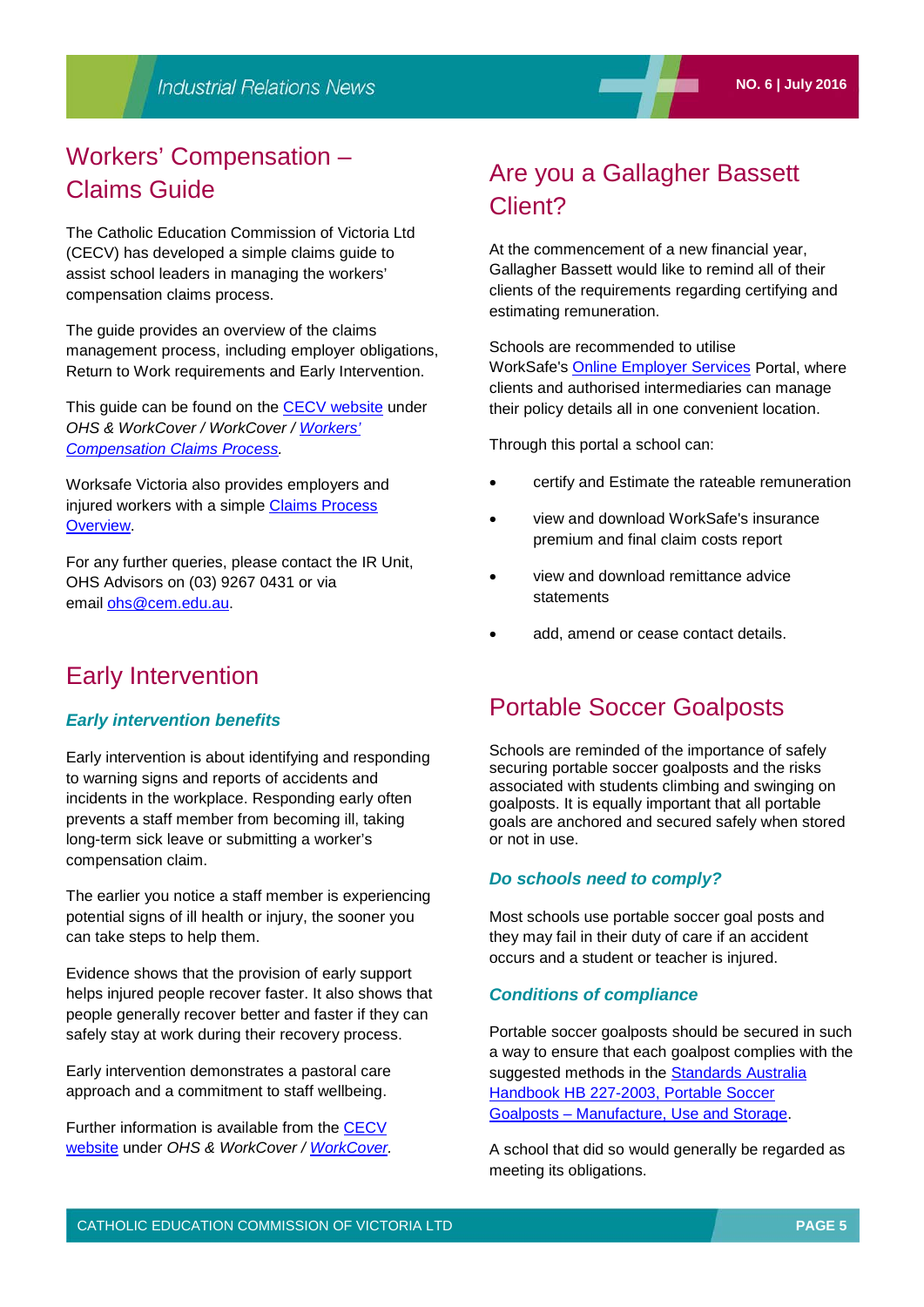### *Compliance principles*

You should review all goalposts at your school, or at any ground where your students may play. The following principles should be adopted:

- Check It is the goalpost in good condition, can it fall or topple?
- Secure It ensure it is properly anchored into the ground.
- Test It shake it and push it, is it stable?
- Respect  $It only use the goalpost for what it$ was intended.

### *Risks of non-compliance*

There is the possibility of legal action against the school in the event of an injury.

### Trending OHS Issues

### *Appropriate Footwear*

Appropriate footwear is essential to the protection of feet against health and safety hazards at work. Appropriate footwear is worn to protect feet and decrease the risk of injury.

Further information is available from the [CECV](http://www.cecv.catholic.edu.au/)  [website](http://www.cecv.catholic.edu.au/) under *OHS & WorkCover / A– Z Index / [Footwear.](http://www.cecv.catholic.edu.au/OHS-WorkCover/Guidelines/Staff,-Visitor-Contractor-Safety/Footwear)*

### *Electrical Safety*

Schools have a responsibility to safely manage the risks associated with electrical equipment stored and used on the school site.

It is a legal requirement that electrical equipment used in schools be inspected and tested on a regular basis by qualified persons to reduce the risk of property damage and injury to staff, students or others.

Further information is available from the [CECV](http://www.cecv.catholic.edu.au/)  [website](http://www.cecv.catholic.edu.au/) under *OHS & WorkCover / A– Z Index / [Electrical Safety](http://www.cecv.catholic.edu.au/OHS-WorkCover/Guidelines/Specialist-Areas/Electrical-Safety)*.

### OHS FAQs

### *Consultation Requirements*

Schools have a legal responsibility to consult with all staff and other parties (such as emergency teachers, casual employees and contractors) when identifying and assessing hazards or risks, and making decisions about risk control.

### *Q. What is OHS Consultation?*

- **A.** OHS consultation involves:
- the sharing of relevant information about OHS with employees
- giving employees the opportunity to express their views and to contribute to the resolution of OHS issues
- valuing the views of employees and taking them into account.

Consultation enables employees to contribute to the decisions that affect their health, safety and welfare. It helps employers and employees to work together to seek solutions leading to healthier and safer workplaces.

Further information is available from the [CECV](http://www.cecv.catholic.edu.au/)  [website](http://www.cecv.catholic.edu.au/) under *OHS & WorkCover / A–Z Index / [Consultation.](http://www.cecv.catholic.edu.au/OHS-WorkCover/Guidelines/OHS-Management-for-School-Leaders/Consultation)*

### *Hazards and Risks*

Schools should identify hazards and their potential risks as part of their OHS management system.

### *Q. What are Hazards and Risks?*

### **What is a hazard?**

A hazard is anything in the workplace with potential to cause injury or illness (physical or psychological) or damage to property and the environment.

Hazards can include objects in the workplace, such as **machinery** or **dangerous chemicals**. Other hazards relate to **the way work is done**. For instance, hazards in a school environment could include [manual handling,](http://www.cecv.catholic.edu.au/OHS-WorkCover/Common-Issues/Manual-Handling) [inappropriate footwear](http://www.cecv.catholic.edu.au/OHS-WorkCover/Guidelines/Staff,-Visitor-Contractor-Safety/Footwear) and the [chemical management.](http://www.cecv.catholic.edu.au/OHS-WorkCover/Guidelines/Hazardous-Substances/Chemical-Management)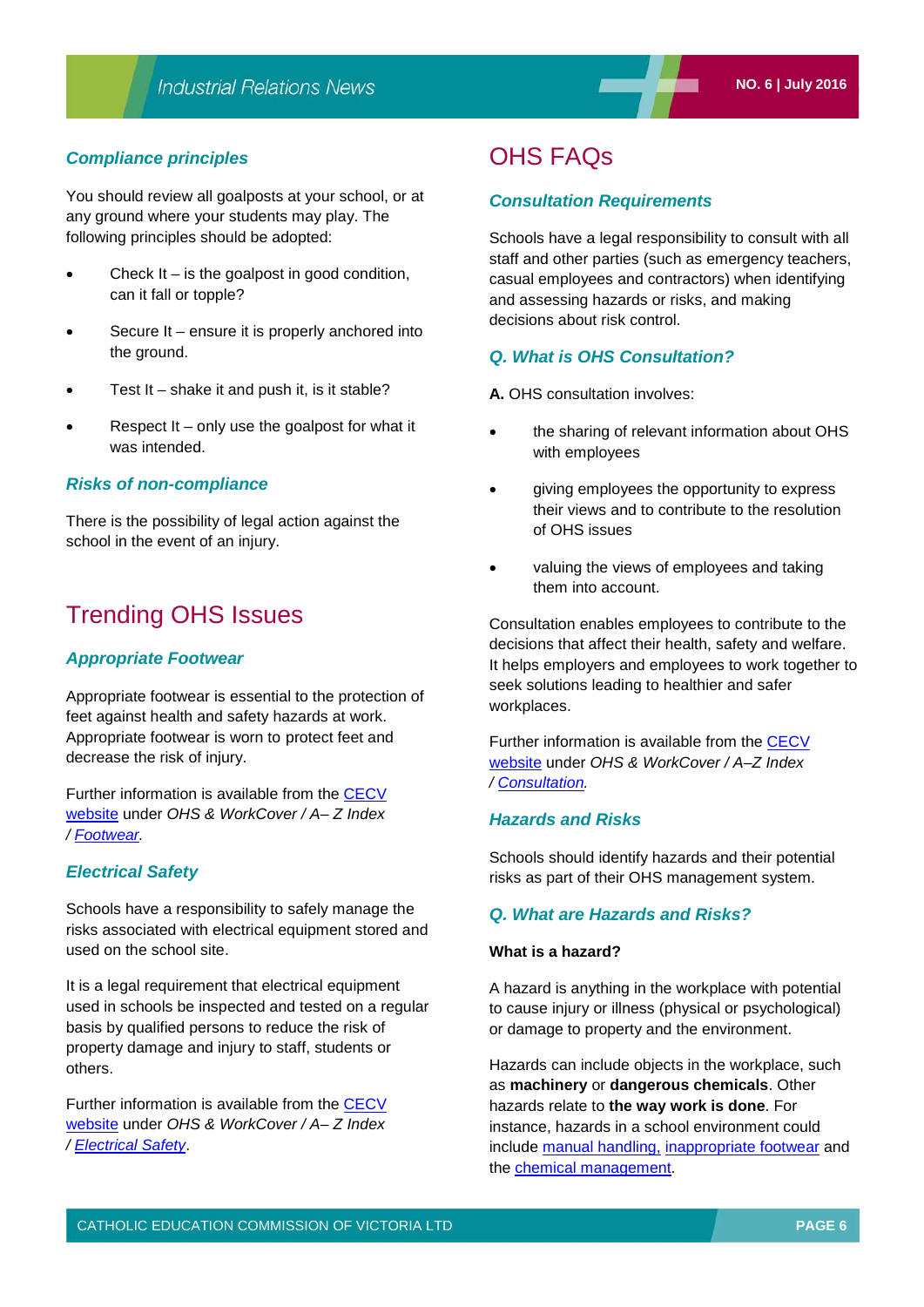Hazards can be identified in the school by:

- workplace inspections
- reviewing work practices
- **[consultation](http://www.cecv.catholic.edu.au/OHS-WorkCover/Guidelines/OHS-Management-for-School-Leaders/Consultation)**
- observation
- reviewing hazard reports
- monitoring injury and illness records.

#### **What is a risk?**

A risk is how severely someone can be harmed by the hazard, and how likely it is that a person will be harmed by the hazard. The level of risk will depend on factors such as **how often** the job is done, the **number of workers** involved and **how serious** any injuries that result could be.

#### **How can risks be assessed?**

- Determine what the risk is that someone may be injured.
- Assess how likely it is that a hazardous event will occur.
- Assess what the consequences are likely to be.

For any further queries, please contact the IR Unit, OHS Advisors on (03) 9267 0431 or via email [ohs@cem.edu.au.](mailto:ohs@cem.edu.au)

### IR and OHS Training Sessions

IR and OHS Professional Learning training sessions are available for the remainder of 2016.

Details of training sessions and bookings can be made on [My PL \(IPLS\)](http://cevn.cecv.catholic.edu.au/ProfessionalLearning.aspx?id=7160) through the [CEVN website](http://www.cecv.catholic.edu.au/vcsa/ohands/ohs_in_schools.html) under *Professional Learning / My PL (IPLS)*.

### **Term 3**

### *OHS Basic Chemical Management*

This workshop provides knowledge on how to systematically store and manage all chemicals kept or used on the school site, including how to develop a chemical (hazardous substance and dangerous goods) register, what types of chemicals to include and the requirements for Material Safety Data Sheets (MSDS).

#### **Date:** 22 July 2016 **Activity code:** 16IST206C **Registrations close**: 15 July 2016

### *OHS for School Leaders*

This one-day course provides an overview of the legal responsibilities for managing OHS within the school environment, including employer and employee responsibilities, strategies to address the most common OHS issues in schools and how to make safety a priority in your school.

#### **Date:** 10 August 2016 **Activity code:** 16IST203C **Registrations close**: 3 August 2016

### *Return To Work Coordinator Training*

This two-day course (Victorian WorkCover approved) provides the underpinning knowledge required for Return To Work (RTW) coordinators. According to the current legislation, schools with \$2.169 million or more rateable remuneration (indexed annually) must appoint a suitably trained RTW coordinator.

**Date:** 18 & 19 August 2016 **Activity code:** 16IST205C **Registrations close:** 11 August 2016